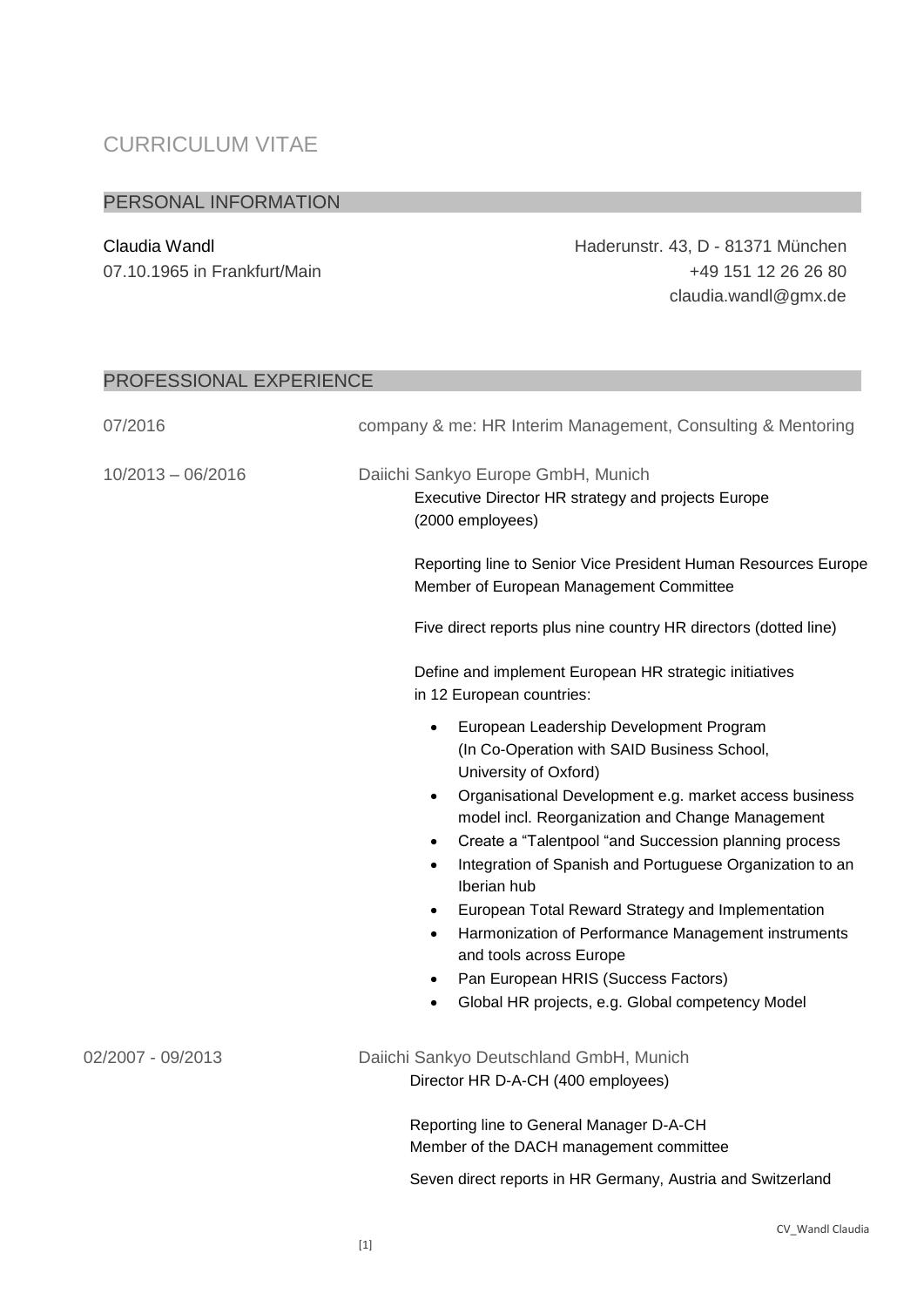|                   | Strategic and operative HR responsibility in D-A-CH                                                                                                                                                                                                                                                                                                                                                                                                                                                                                                                                                                                           |
|-------------------|-----------------------------------------------------------------------------------------------------------------------------------------------------------------------------------------------------------------------------------------------------------------------------------------------------------------------------------------------------------------------------------------------------------------------------------------------------------------------------------------------------------------------------------------------------------------------------------------------------------------------------------------------|
|                   | <b>Talent Acquisition and Development</b><br>$\bullet$<br>Talentpool and succession planning<br>$\bullet$<br>Personnel cost budget € 40 Mio planning and HR<br>$\bullet$<br>Controlling<br>Reorganisation of the customer-facing roles incl. social<br>$\bullet$<br>plan negotiations with workers council<br>Change Management<br>European projects:<br>$\bullet$<br>European Competency Model (2007)<br>Feedback Dialogue (2007),<br>Integration of primary care sales force from Merck<br>Serono (Betriebsübergang 2008),<br>create leadership principles and culture (2012),<br>Talent Management (2012),<br>Restructuring project (2013) |
| 08/2006-01/2007   | Daiichi Sankyo Europe GmbH, Munich<br>HR Senior Manager (1000 employees)                                                                                                                                                                                                                                                                                                                                                                                                                                                                                                                                                                      |
|                   | Reporting line to Senior Vice President HR Europe                                                                                                                                                                                                                                                                                                                                                                                                                                                                                                                                                                                             |
|                   | Two direct reports                                                                                                                                                                                                                                                                                                                                                                                                                                                                                                                                                                                                                            |
|                   | Operative HR responsibility and consulting role                                                                                                                                                                                                                                                                                                                                                                                                                                                                                                                                                                                               |
| 01/2005-07/2006   | Fresenius ProServe GmbH, Oberursel<br>HR Manager (300 employees)                                                                                                                                                                                                                                                                                                                                                                                                                                                                                                                                                                              |
|                   | Reporting line to CEO                                                                                                                                                                                                                                                                                                                                                                                                                                                                                                                                                                                                                         |
|                   | One direct report                                                                                                                                                                                                                                                                                                                                                                                                                                                                                                                                                                                                                             |
|                   | Responsible for all HR relevant topics                                                                                                                                                                                                                                                                                                                                                                                                                                                                                                                                                                                                        |
| 04/1990-12/2004   | Gesellschaft für Zahlungssysteme mbH, Frankfurt/Main                                                                                                                                                                                                                                                                                                                                                                                                                                                                                                                                                                                          |
| 01/2000 - 12/2004 | HR Manager for IT department (300 employees)                                                                                                                                                                                                                                                                                                                                                                                                                                                                                                                                                                                                  |
| 11/1994 - 12/1999 | HR Manager People Development (1.200 employees)<br>Training concepts for IT tools and customer orientation                                                                                                                                                                                                                                                                                                                                                                                                                                                                                                                                    |
| 04/1990 - 10/1994 | Administrator for global customer care and complaints                                                                                                                                                                                                                                                                                                                                                                                                                                                                                                                                                                                         |